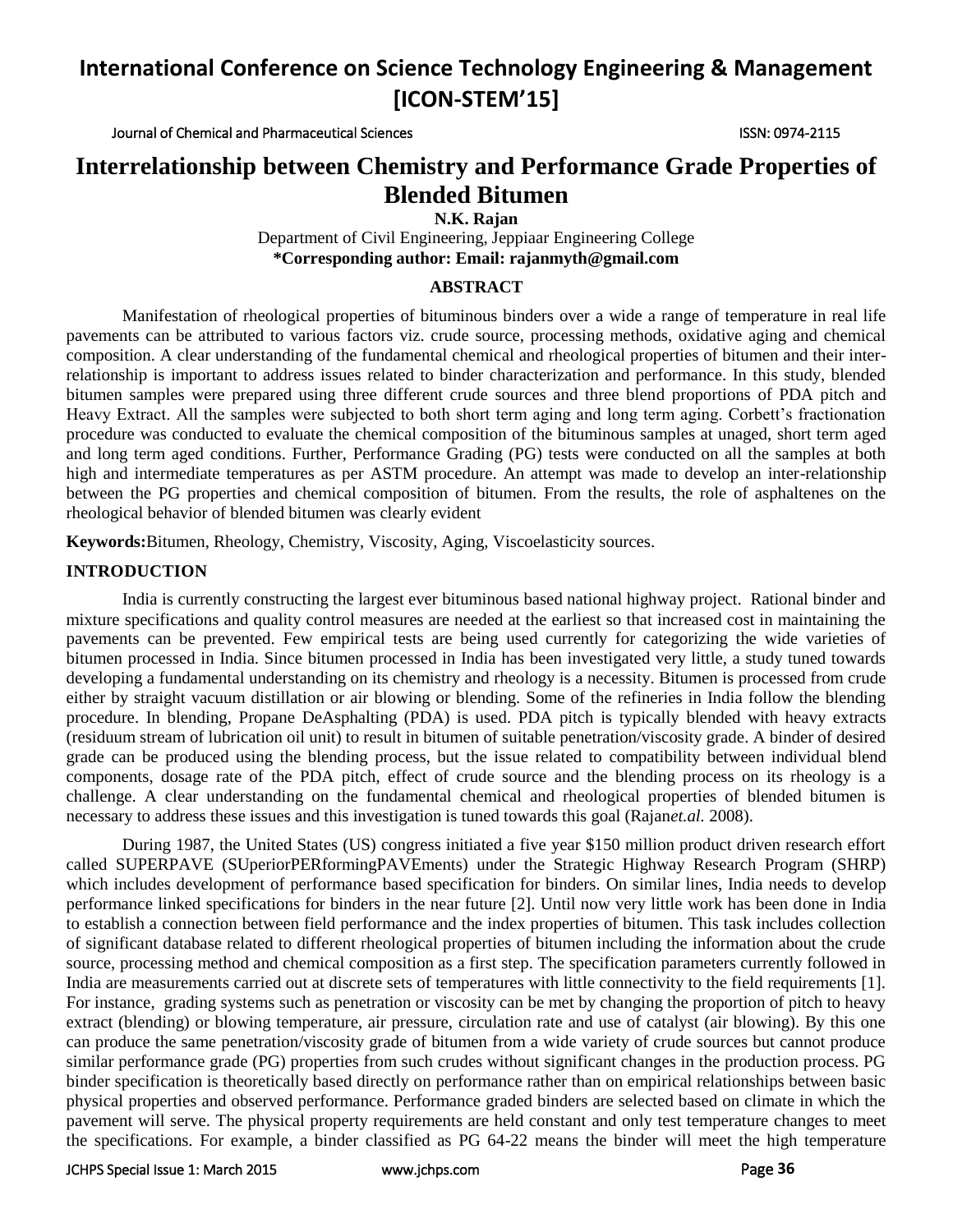### Journal of Chemical and Pharmaceutical Sciences ISSN: 0974-2115

physical property requirements up to a temperature of  $64 \text{ °C}$  and the low temperature physical property requirements down to 22 °C. (Sairam and Krishnan 2009).

The objectives of this study is to investigate the influence of crude source and blend proportions on the chemical composition and the PG properties of blended bitumen under different aging conditions and to develop an interrelationship between chemical composition and rheological properties of blended bitumen for different stages of aging, crude source and blend proportions. Three blend proportions 90:10, 85:15 and 75:25 were manufactured spanning from three different crude sources viz. Basra Light, Upper Zakum and Arab Mix. All the blended samples were subjected to short-term aging and long-term aging using a Rolling Thin Film Oven (RTFO) and Pressure Aging Vessel (PAV) respectively in the laboratory.

### **LITERATURE REVIEW**

The earliest work related to bitumen chemistry seems to have been carried out by Boussingault (1837). He did some of the earlier experiments on the composition of bitumen and classified it into two groups, namely Petrolene and Asphaltene depending upon the type of solvents used to separate these hydrocarbons. 85 percent weight of the distillable fraction he called petrolene and of 15 percent weight of the solid fraction, he called asphaltenes (Krishnan and Rajagopal, 2003). To clearly conceptualize the connection between bitumen chemistry and rheology it is essential to have a microstructural model for bitumen. The earliest model is due to Nellensteyn in which bitumen was assumed to be a colloid. The asphaltenes were assumed to be suspended in saturate oil stabilized by the less polar components aromatics and resins (Nellensteyn, 1924). Further contributions were made by a number of researchers to the colloidal theory of bitumen followed by Nellensteyn which includes the well–known works of Mack (1934), Pfeiffer and Saal (1940) and Traxler (1961). Significant contribution on the colloidal theory for bitumen was given by Pfeiffer and Saal (1940). They explained the difference in rheological properties between what they called sol and gel bitumens. Sol bitumens exhibited Newtonian behaviour, whereas gel bitumens (generally blown ones) were highly non-Newtonian. Between these two extremes, a majority of bitumens was found to have an intermediate behaviour due to a mixed "sol– gel" structure (called in fact "gel–sols" or "elastic sols" by Pfeiffer and Sal. Figure 1 (a), (b) and (c) below shows the



**Figure 1 a. Schematic representation of peptized Asphaltene micelles**



**Figure 1.b Schematic representation of flocculated Asphaltene micelles**



**Figure 1. c.Schematic representation of the structure of an blown asphaltic bitumen**

schematic sketch of the original colloidal models conceptualized by Pfeiffer and Saal (1940).

The rheological behaviour of bitumen was assumed to be considerably influenced by the volume fractions of asphaltenes. It is also understood now that asphaltenes play a major role in the manifestations of viscoelastic behaviour (Petersen 1984). The current fractionation scheme for bitumen which separates it into four generic components is mainly due to Corbett as given in figure 2(a). The effect of vacuum reduction on composition is shown in figure 2(b). It will be noted here that both saturates and naphthene-aromatics decrease as distillation progresses, whereas the polararomatics and asphaltenes tend to increase by concentration. Figure 2(c) taken from Corbett (1969) shows the effect of crude source on composition. In this case all four bitumens have about the same penetration and softening point, while each inherently contains different amounts of the four generic fractions. It is understood that saturates and naphthenearomatics are liquid in nature whereas the polar-aromatics and asphaltenes are solids. This has prompted the added description that saturates and naphthene-aromatics are soft or plasticizing type components whereas the polararomatics and asphaltenes are hard components (Corbett 1969) Fractional separation techniques provide a method for following changes in bitumen during refinery processing, field mixing, field aging or recycling (Rajan*et.al.,* 2010). In

JCHPS Special Issue 1: March 2015 [www.jchps.com](http://www.jchps.com/) Page **37**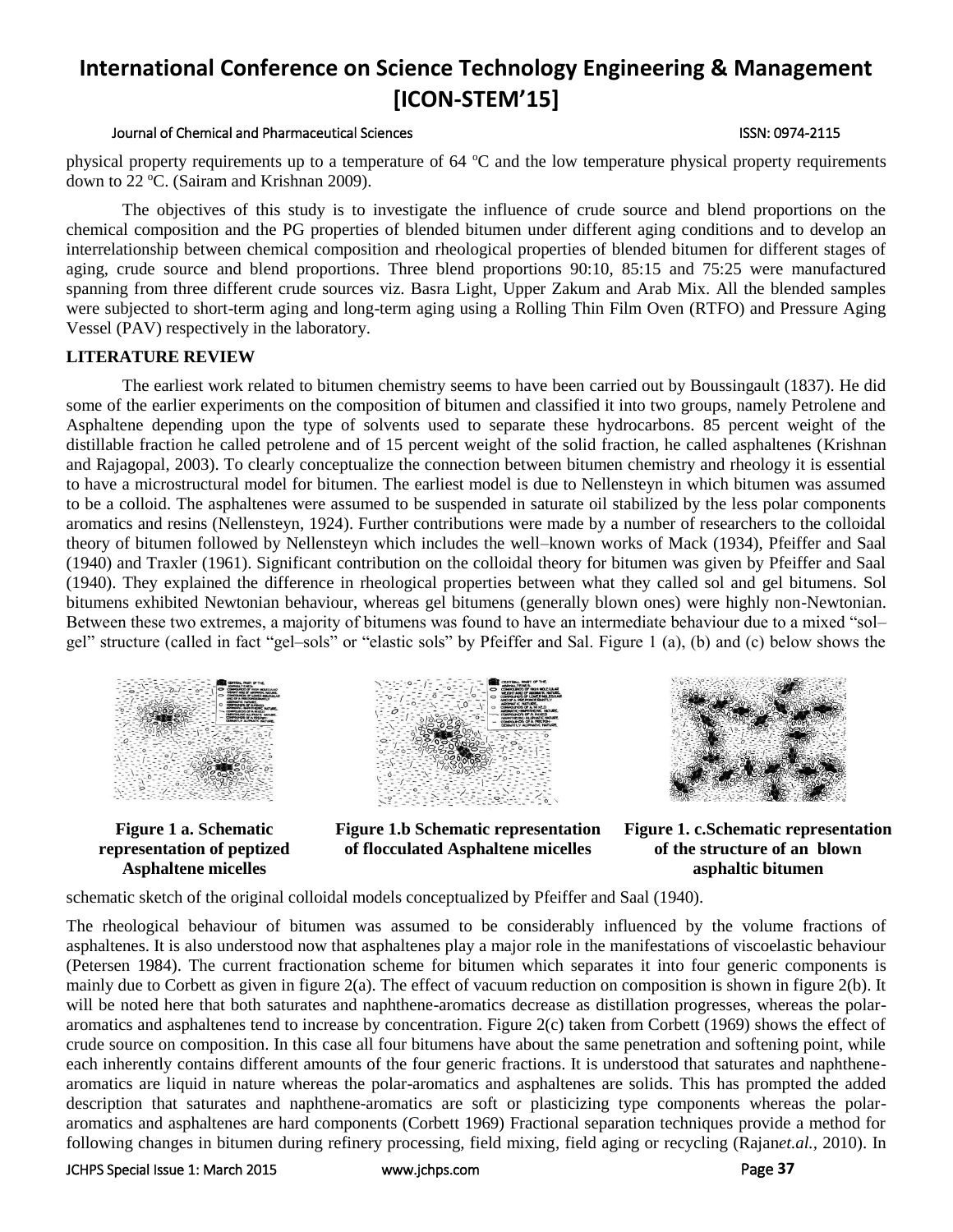### Journal of Chemical and Pharmaceutical Sciences ISSN: 0974-2115

controlled studies such as the one attempted here in this investigation, the information gained is very informative and gives one a clear understanding about what to expect during various blending techniques and blend proportions. It is also to be clearly noted that since all the chemical fractions are procedurally defined, one cannot extend the observations related to these fractions to areas beyond their validity.



# **Figure 2(a) Scheme for separation into four generic components**

### **Figure 2(b) Effect of vacuum reduction on composition**

# **Figure 2(c) Effect of crude source on composition**

In this study, to understand the inter-relationship between chemical composition and rheological properties of bitumen, a chemical composition analysis using Corbett's fractionation procedure was conducted. The blended bitumen samples were separated into four generic component fractions viz. saturates, naphthene aromatics, polar aromatics, and asphaltenes. Performance Grade (PG) tests were conducted as per ASTM D6373 (2007) procedure at both high and intermediate temperatures. Inter-relationships between asphaltenes, and the PG properties of the binders were developed and reported.

# **MATERIALS AND EXPERIMENTS CONDUCTED**

Three blend proportions 90:10, 85:15 and 75:25 from three different crude sources viz. Basra Light, Upper Zakum and Arab Mix were manufactured from three different crude sources using a line blending process at CPCL Research and Development (R & D) laboratory, Chennai. The samples were subjected to both short term aging using a Rolling Thin Film Oven (RTFO) (ASTM D2872- 2004), and long term aging using a Pressure Aging Vessel (PAV) (ASTM D6521-2008). Both the unaged and aged samples were subjected to chemical composition analysis and PG tests as detailed below.

**Chemical Composition Analysis:** The chemical composition analysis for this study was conducted in the R & D laboratory of CPCL, Chennai using a Chromatographic Column for Separation of Bitumen by Elution-Adsorption (ASTM D4124-2001). CG-20 chromatographic grade, calcined at 413 °C for 16 h and stored in an evacuated desiccator was used. Four generic fractions in the order of their increasing molecular polarity as saturates, naphthene aromatics, polar aromatics, and asphaltenes were separated from the bitumen samples.

**PG Tests:** A Rolling Thin Film Oven (RTFO), Pressure Aging Vessel (PAV), Brookfield Rotational Viscometer (BRV) and Dynamic Shear Rheometer (DSR) were used as per the test sequence and testing protocols to evaluate the PG properties of blended bitumen. Test properties viz. viscosity of unaged binders at an average mixing and compaction temperature of 135  $^{\circ}$ C using a BRV, high pavement service temperature satisfying the rutting resistance criteria G\*/Sinδ> 1 kPa forunaged binders using the DSR and intermediate pavement service temperature for fatigue cracking resistance criteria i.e. G\*.Sinδ< 5000 kPa for PAV aged binders using the DSR were measured (ASTM D6373-2007).

# **RESULTS AND DISCUSSION**

**Chemical Composition:** Table 1 below reports the results of the chemical composition (SARA fractions) of blended bitumen samples and PDA Pitch at unaged, RTFO aged and PAV aged conditions.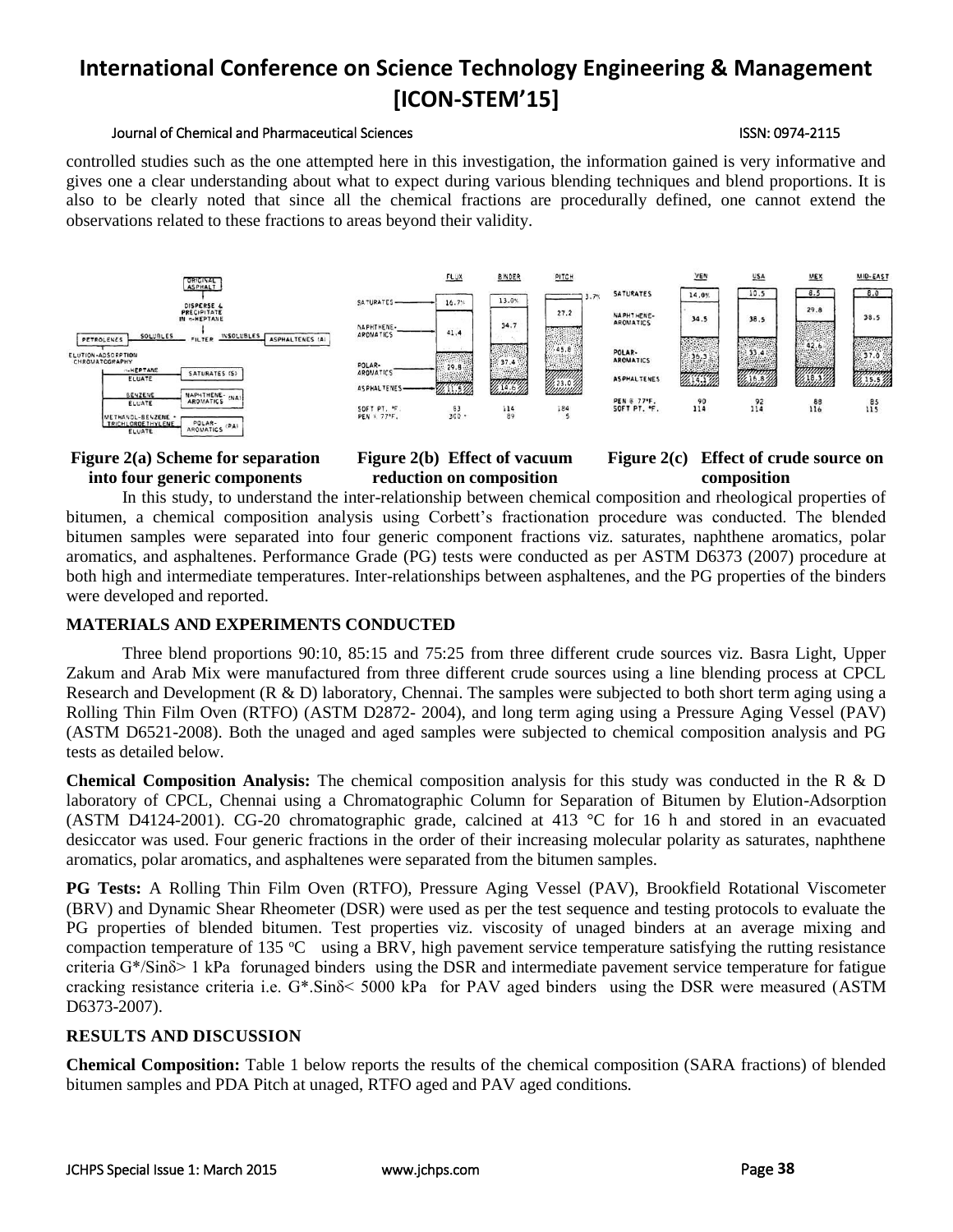#### Journal of Chemical and Pharmaceutical Sciences ISSN: 0974-2115

**Table.1.Chemical Composition Analysis of Blended Bitumen and PDA Pitch (**Rajan*et.al.* 2010**)**

| <b>Crude source</b>                | <b>Basra Light (BL)</b> |       |       | <b>Upper Zakum (UZ)</b> |       |       | Arab Mix (AM) |       |                  | <b>PDA Pitch</b> |      |           |
|------------------------------------|-------------------------|-------|-------|-------------------------|-------|-------|---------------|-------|------------------|------------------|------|-----------|
| <b>Blend</b><br><b>Proportions</b> | 00:10                   | 85:15 | 75:25 | 90:10                   | 85:15 | 75:25 | 00:10         | 85:15 | 75:25            | <b>BL</b>        | UZ   | <b>AM</b> |
| <b>Unaged</b>                      |                         |       |       |                         |       |       |               |       |                  | Unaged           |      |           |
| Saturates, wt%                     | 1.9                     | 2.8   | 5.7   | 1.9                     | 2.5   | 3.3   | 4.8           | 4.4   | 4.0              | 12               | 14   | 2.8       |
| Naphthene<br>aromatics, wt%        | 49.4                    | 50.5  | 61.4  | 48.0                    | 50.2  | 53.6  | 56.8          | 58.1  | 61.1             | 49.7             | 45.3 | 53.9      |
| Polar aromatics,<br>$wt\%$         | 36.7                    | 36.4  | 23.5  | 40.0                    | 37.8  | 35.0  | 30.5          | 29.8  | 28.5             | 36.4             | 42.2 | 32.0      |
| Asphaltenes, wt%                   | 12.0                    | 10.3  | 9.4   | 10.1                    | 9.5   | 8.1   | 7.9           | 7.7   | 6.4              | 12.7             | 11.1 | 11.3      |
| <b>RTFO</b> aged                   |                         |       |       |                         |       |       |               |       | <b>RTFO</b> aged |                  |      |           |
| Saturates, wt%                     | 1.2                     | 1.4   | 4.2   | 1.2                     | 1.5   | 2.9   | 3.4           | 3.1   | 3.8              | 0.7              | 1.3  | 2.6       |
| Naphthene<br>aromatics, wt%        | 45.6                    | 47.4  | 52.7  | 44.6                    | 46.2  | 48.1  | 50.7          | 53.7  | 49.5             | 44.3             | 40.1 | 45.0      |
| Polar aromatics.<br>$wt$ %         | 39.5                    | 38.3  | 32.3  | 42.8                    | 39.8  | 37    | 34.8          | 32.4  | 36.6             | 40.2             | 44.6 | 39.2      |
| Asphaltenes, wt%                   | 13.7                    | 12.9  | 10.8  | 11.4                    | 12.5  | 12    | 11.1          | 10.8  | 10.1             | 14.8             | 14.0 | 13.2      |
| <b>PAV</b> aged                    |                         |       |       |                         |       |       |               |       |                  | <b>PAV</b> aged  |      |           |
| Saturates, wt%                     | 1                       | 1.2   | 3.9   | 1                       | 1.3   | 2.7   | 3.8           | 3.2   | 4.5              | 0.6              | 1.3  | 3.0       |
| Naphthene<br>aromatics, wt%        | 42.8                    | 45.5  | 46.7  | 43.8                    | 45.2  | 47.2  | 42.7          | 47.6  | 52.5             | 38.2             | 39.3 | 35.8      |
| Polar aromatics.<br>$wt\%$         | 34.7                    | 34.1  | 31.6  | 35.3                    | 34.7  | 33.1  | 35            | 33.3  | 28.4             | 38.4             | 38.6 | 40.6      |
| Asphaltenes, wt%                   | 21.5                    | 19.2  | 17.8  | 19.9                    | 18.8  | 17    | 18.5          | 15.9  | 14.6             | 22.8             | 20.8 | 20.6      |

**PG Properties:** Figures 3 (a), (b), (c), (d) and Table 2 below depicts the results of PG properties of unaged and PAV aged blended bitumen samples at both high temperature and intermediate temperature. The PG temperature ranges for different bitumen samples were reported. From the results, one can make the following observations. Basra Light crude 90:10 blends exhibits the superior high temperature rutting resistance property satisfying the G\*/sinδ> 1.0 kPa criteria whereas it shows a relatively poor intermediate temperature behavior of  $27.6^{\circ}$ C for resistance against fatigue cracking. But compared with all the other blends, Basra Light 90:10 exhibits the highest PG temperature range of 53.9  $\degree$ C. Arab Mix crude 75:25 blends shows the lowest high temperature rut resistance temperature behavior (56.9  $^{\circ}$ C) whereas it shows a superior intermediate temperature behavior  $(8.2 \degree C)$  for resistance against fatigue cracking. Upper Zakum blends show an in-between rut resistance and fatigue resistance behavior for both high temperature and low temperature ranges. The blends were designated based on their respective high temperature behavior and reported in Table 2. From the results, one can conclude that Basra Light crude based blends are stiffer materials showing a viscoelastic solid like behavior and Arab Mix crude blends are relatively softer blends exhibiting a viscoelastic fluid like behaviour. Also, higher the PDA Pitch content (90% in 90: 10 blends) results in increased stiffness of blends. Figure 3(d) shows the apparent viscosity values for different blended unaged samples at 135  $\degree$ C for a shear rate of 70 RPM measured using a Brookfield rotational viscometer [15]. The apparent viscosity values of the samples are well within the 3 kPa criteria as per the PG specification requirement. Also as observed already, Basra Light crude based blends show the highest apparent viscosity values and Arab mix crude blends shows the lowest apparent viscosity values. Similarly 90:10 blends shows very high apparent viscosity values as compared to 85:15 and 75:25 blends indicating the influence of PDA Pitch on the rheology.



**Figure.3(a).PG Pass/Fail Temperature- Basra Light 90:10,85:15,75:25 blends**

**Figure.3(b).PG Pass/Fail Temperature- Upper Zakum 90:10, 85:15,75:25 blends**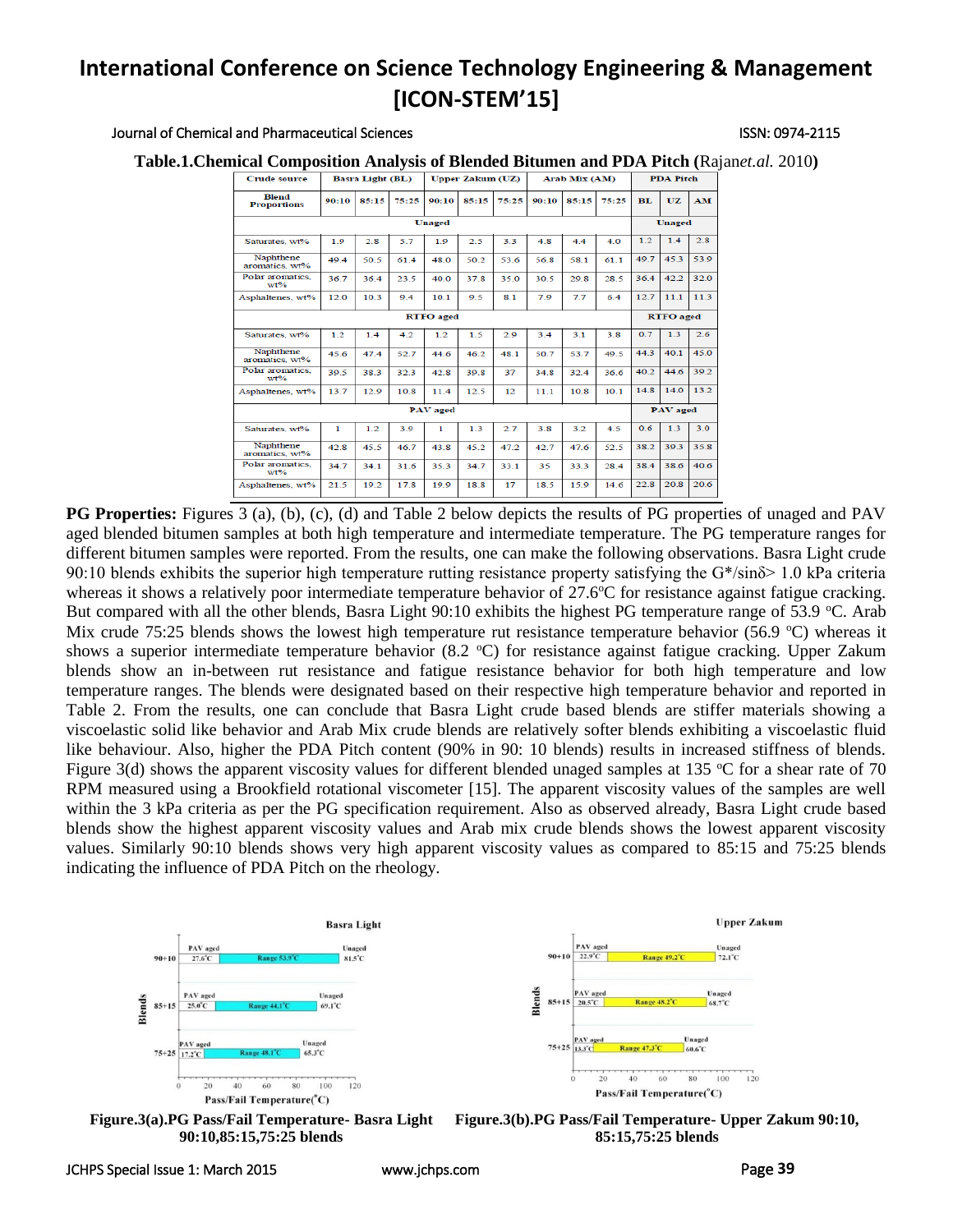#### Journal of Chemical and Pharmaceutical Sciences ISSN: 0974-2115





**Figure 3(c) PG Pass/Fail Temperature- Arab Mix 90:10, 85:15, 75:25 blends**

**Figure 3(d) Apparent Viscosity at 135 <sup>0</sup> C for different blends**

| <b>Samples</b>    | <b>Critical Pass/Fail</b> | <b>Critical Pass/Fail IT</b> | <b>PG</b> Temperature  | <b>PG Grade (Based on</b> |  |  |
|-------------------|---------------------------|------------------------------|------------------------|---------------------------|--|--|
|                   | HT                        |                              | Rangein <sup>o</sup> C | HT only)                  |  |  |
| Basra Light 90:10 | 81.5                      | 27.6                         | 53.9                   | PG 76                     |  |  |
| Basra Light 85:15 | 69.1                      | 25.0                         | 44.1                   | PG 64                     |  |  |
| Basra Light 75:25 | 65.3                      | 17.2                         | 48.1                   | PG 64                     |  |  |
| Upper Zakum 90:10 | 72.1                      | 22.9                         | 49.2                   | <b>PG 70</b>              |  |  |
| Upper Zakum 85:15 | 68.7                      | 20.5                         | 48.2                   | PG 64                     |  |  |
| Upper Zakum 75:25 | 60.6                      | 13.3                         | 47.3                   | <b>PG 58</b>              |  |  |
| Arab Mix 90:10    | 65.3                      | 14.4                         | 50.9                   | PG 64                     |  |  |
| Arab Mix $85:15$  | 60.9                      | 13.2                         | 47.7                   | PG 58                     |  |  |
| Arab Mix $75:25$  | 56.9                      | 8.2                          | 48.7                   | <b>PG 52</b>              |  |  |

**Asphaltenes and PG Properties:** Figure 4 (a), (b), (c) below illustrates the interrelationship between asphaltene content (%) and different PG properties viz. critical pass/fail high temperature for resistance to rutting, critical pass/fail intermediate temperature for resistance to fatigue cracking, and 135  $\degree$ C viscosity values. From figure 4(a) one can observe that with increase in asphaltenes the critical pass/fail high temperature value for rut resistance criteria steeply increases and this was predominantly seen in blends from Basra Light crude source followed by Upper Zakum and Arab Mix. The effect of PDA pitch proportions is also clearly evident. In figure 4(b) with increase in asphaltene content as an effect of long term aging, the materials shows poor fatigue cracking resistance. The material may fail due to load associated fatigue cracking even in normal room temperature ranges of 25 to  $30^{\circ}$  C for blends like Basra Light with higher PDA pitch contents. From the figure 4(c) one can observe significant changes in the viscosity values with increase in asphaltenes for different blend proportions of bitumen from different crude sources at unaged conditions. As asphaltenes are produced in oxidative aging of bitumen, the addition of more asphaltene (through more PDA pitch) essentially creates bitumen that is likely to fail much earlier due to cracking. On the other hand, blends with higher PDA pitch content (90:10) (more asphaltene content) can withstand the plastic deformation normally expected in the initial life of the pavement. But from this one cannot conclude that asphaltenes are fully responsible for the viscoelastic behavior of bitumen. Considering the fact that bitumen is made up of different component fractions as discussed above from the literature, one can argue that it is the association of asphaltenes with the remaining component fractions that holds the key and such associations have not been understood fully until now (Rajan*et.al.* 2010).

# **SUMMARY AND CONCLUSIONS**

Blended bitumen samples from three crude sources were manufactured using three blend proportions of PDA Pitch and Heavy Extract at a pilot plant at R& D laboratory at CPCL, Chennai for this study. All the samples were subjected to short term (RTFO) and long term (PAV) aging. A chemical composition analysis was conducted using the Corbett's fractionation procedure and the blended bitumen samples were separated into four component fractions viz. Asphaltenes, Polar aromatics, Napthene aromatics and Saturates. PG tests were conducted as per ASTM procedure on the blended bituminous samples. An attempt was made to understand the interrelationship between the chemical composition and PG properties of blended bitumen. From the results, the influence of crude source, processing